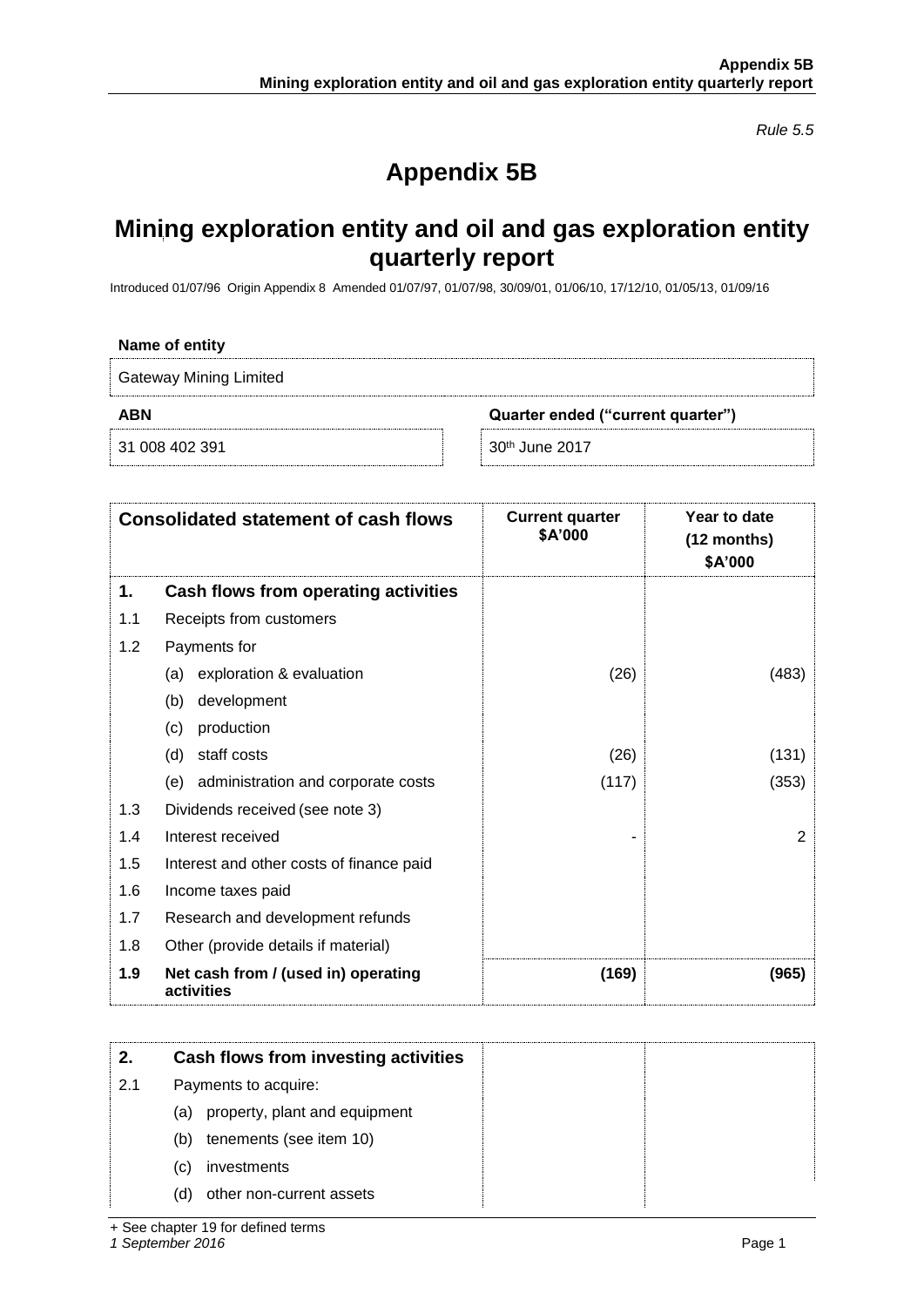|                                                                               | <b>Appendix 5B</b> |
|-------------------------------------------------------------------------------|--------------------|
| Mining exploration entity and oil and gas exploration entity quarterly report |                    |

|     | <b>Consolidated statement of cash flows</b>       | <b>Current quarter</b><br>\$A'000 | Year to date<br>$(12$ months)<br>\$A'000 |
|-----|---------------------------------------------------|-----------------------------------|------------------------------------------|
| 2.2 | Proceeds from the disposal of:                    |                                   |                                          |
|     | property, plant and equipment<br>(a)              |                                   |                                          |
|     | tenements (see item 10)<br>(b)                    |                                   |                                          |
|     | (c)<br>investments                                |                                   |                                          |
|     | other non-current assets<br>(d)                   |                                   |                                          |
| 2.3 | Cash flows from loans to other entities           |                                   |                                          |
| 2.4 | Dividends received (see note 3)                   |                                   |                                          |
| 2.5 | Other (provide details if material)               |                                   |                                          |
| 2.6 | Net cash from / (used in) investing<br>activities |                                   |                                          |

| 3.   | Cash flows from financing activities                                           |       |       |
|------|--------------------------------------------------------------------------------|-------|-------|
| 3.1  | Proceeds from issues of shares                                                 |       | 460   |
| 3.2  | Proceeds from issue of convertible notes                                       |       |       |
| 3.3  | Proceeds from exercise of share options                                        |       |       |
| 3.4  | Transaction costs related to issues of<br>shares, convertible notes or options |       |       |
| 3.5  | Proceeds from borrowings                                                       |       | 300   |
| 3.6  | Repayment of borrowings                                                        | (105) | (105) |
| 3.7  | Transaction costs related to loans and<br>borrowings                           |       |       |
| 3.8  | Dividends paid                                                                 |       |       |
| 3.9  | Other (provide details if material)                                            |       |       |
| 3.10 | Net cash from / (used in) financing<br>activities                              | (105) | 655   |

| 4.  | Net increase / (decrease) in cash and<br>cash equivalents for the period |       |       |
|-----|--------------------------------------------------------------------------|-------|-------|
| 4.1 | Cash and cash equivalents at beginning of<br>period                      | 307   | 343   |
| 4.2 | Net cash from / (used in) operating<br>activities (item 1.9 above)       | (169) | (965) |
| 4.3 | Net cash from / (used in) investing activities<br>(item 2.6 above)       |       |       |
| 4.4 | Net cash from / (used in) financing activities<br>(item 3.10 above)      | (105) | 655   |
| 4.5 | Effect of movement in exchange rates on<br>cash held                     |       |       |
| 4.6 | Cash and cash equivalents at end of<br>period                            | 33    | 33    |

+ See chapter 19 for defined terms

*1 September 2016* Page 2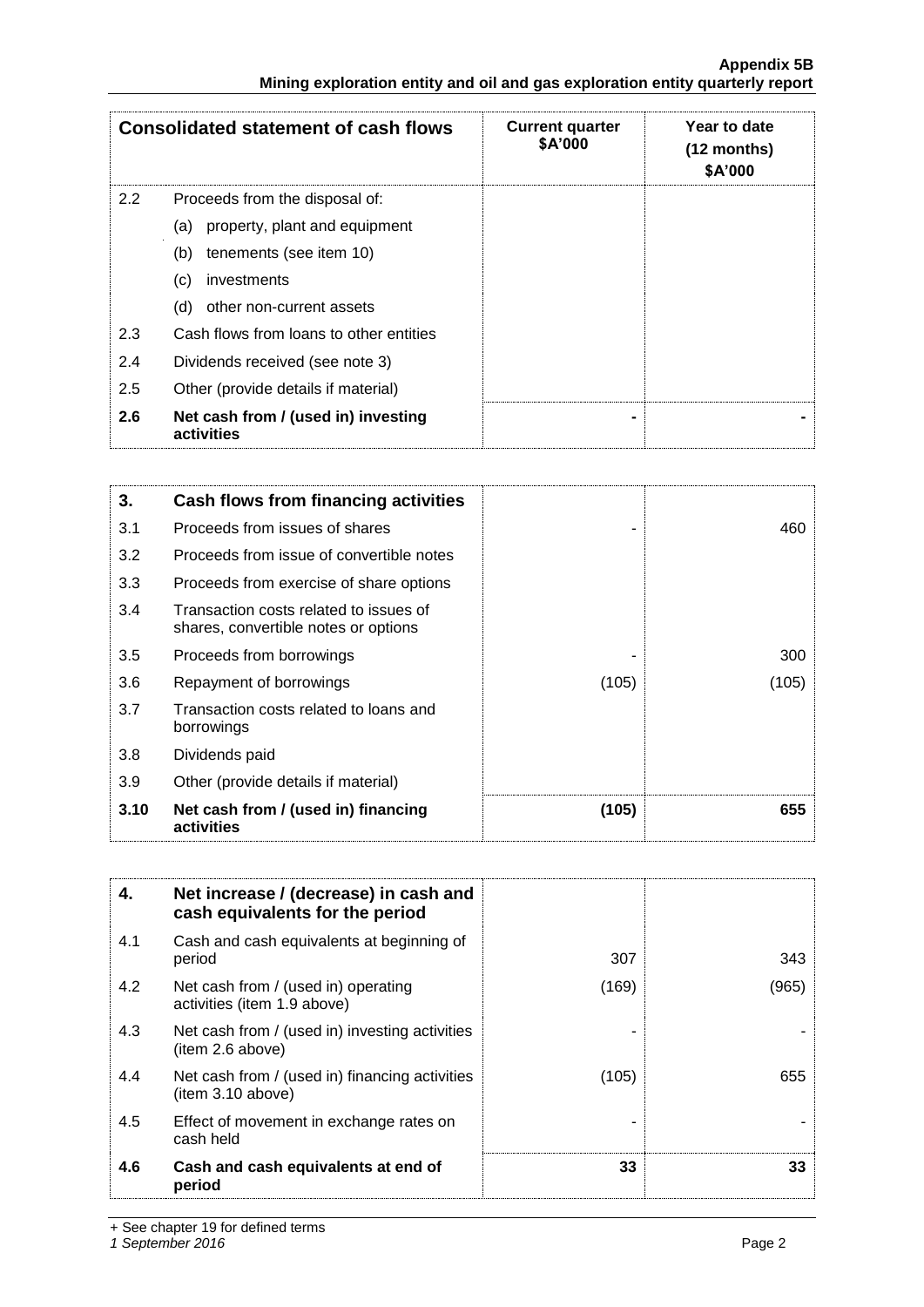| 5.  | Reconciliation of cash and cash<br>equivalents<br>at the end of the quarter (as shown in the<br>consolidated statement of cash flows) to the<br>related items in the accounts | <b>Current quarter</b><br>\$A'000 | <b>Previous quarter</b><br>\$A'000 |
|-----|-------------------------------------------------------------------------------------------------------------------------------------------------------------------------------|-----------------------------------|------------------------------------|
| 5.1 | <b>Bank balances</b>                                                                                                                                                          | 33                                | 307                                |
| 5.2 | Call deposits                                                                                                                                                                 |                                   |                                    |
| 5.3 | <b>Bank overdrafts</b>                                                                                                                                                        |                                   |                                    |
| 5.4 | Other (provide details)                                                                                                                                                       |                                   |                                    |
| 5.5 | Cash and cash equivalents at end of<br>quarter (should equal item 4.6 above)                                                                                                  | 33                                | 307                                |

| 6.  | Payments to directors of the entity and their associates                                                    | <b>Current quarter</b><br><b>\$A'000</b> |
|-----|-------------------------------------------------------------------------------------------------------------|------------------------------------------|
| 6.1 | Aggregate amount of payments to these parties included in item 1.2                                          | 14                                       |
| 6.2 | Aggregate amount of cash flow from loans to these parties included<br>in item $2.3$                         | Nil                                      |
| 6.3 | Include below any explanation necessary to understand the transactions included in<br>items $6.1$ and $6.2$ |                                          |
|     |                                                                                                             |                                          |

| 7.  | Payments to related entities of the entity and their<br>associates                                          | <b>Current quarter</b><br><b>\$A'000</b> |
|-----|-------------------------------------------------------------------------------------------------------------|------------------------------------------|
| 7.1 | Aggregate amount of payments to these parties included in item 1.2                                          | Nil                                      |
| 7.2 | Aggregate amount of cash flow from loans to these parties included<br>in item 2.3                           | Nil                                      |
| 7.3 | Include below any explanation necessary to understand the transactions included in<br>items $7.1$ and $7.2$ |                                          |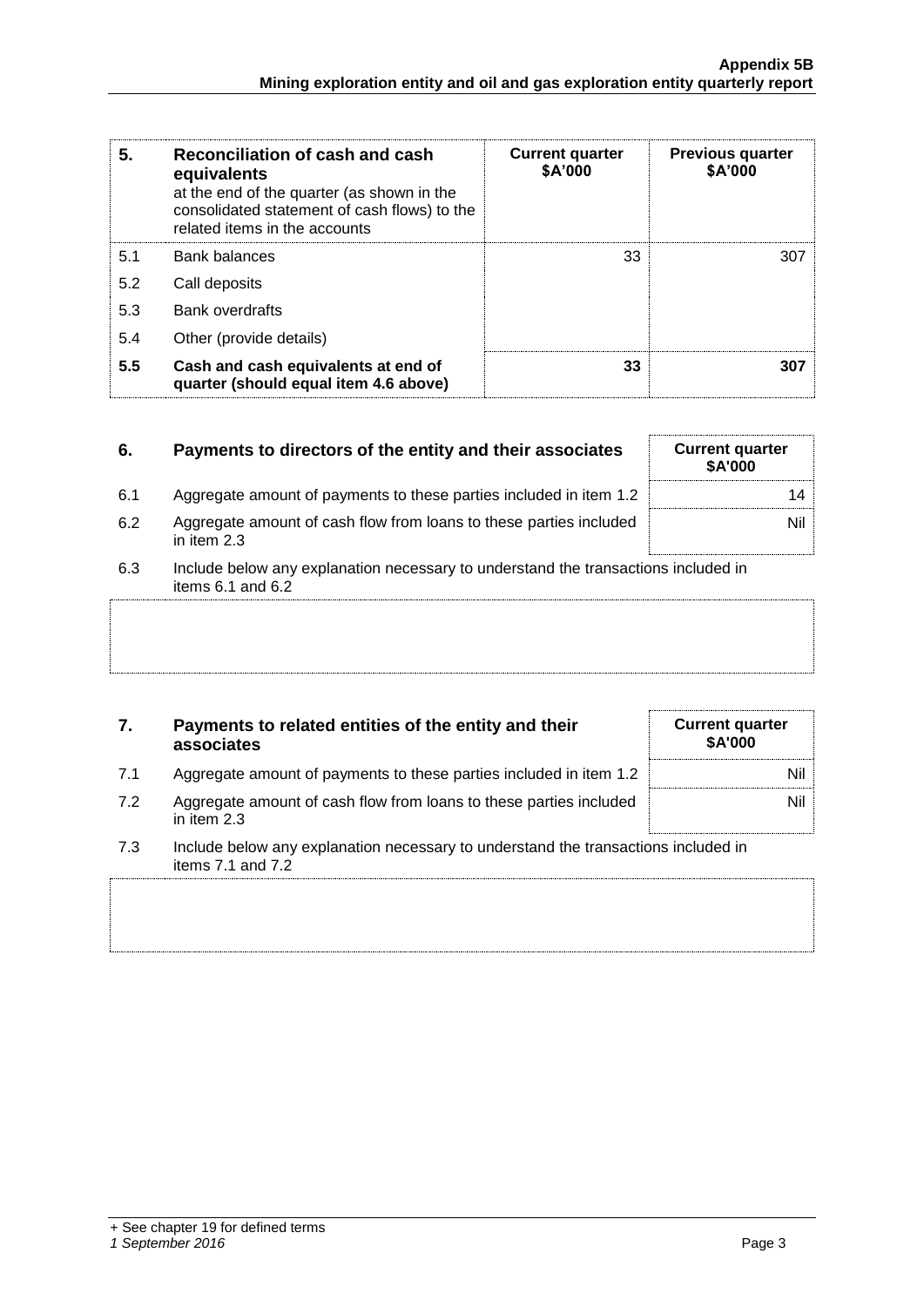| 8.        | <b>Financing facilities available</b><br>Add notes as necessary for an<br>understanding of the position | <b>Total facility amount</b><br>at quarter end<br>\$A'000 | Amount drawn at<br>quarter end<br>\$A'000 |
|-----------|---------------------------------------------------------------------------------------------------------|-----------------------------------------------------------|-------------------------------------------|
| <b>81</b> | Loan facilities                                                                                         | 300                                                       | 195                                       |
| 8.2       | Credit standby arrangements                                                                             |                                                           |                                           |
| 8.3       | Other (please specify)                                                                                  |                                                           |                                           |

8.4 Include below a description of each facility above, including the lender, interest rate and whether it is secured or unsecured. If any additional facilities have been entered into or are proposed to be entered into after quarter end, include details of those facilities as well.

Short term, interest-free loan facility provided by Andrew Bray (Managing Director) for working capital

| 9.  | <b>Estimated cash outflows for next quarter</b> | \$A'000 |
|-----|-------------------------------------------------|---------|
| 9.1 | Exploration and evaluation                      | 30      |
| 9.2 | Development                                     |         |
| 9.3 | Production                                      |         |
| 9.4 | Staff costs                                     | 25      |
| 9.5 | Administration and corporate costs              | 15      |
| 9.6 | Other (provide details if material)             |         |
| 9.7 | <b>Total estimated cash outflows</b>            |         |

| 10 <sub>1</sub> | <b>Changes in</b><br>tenements<br>(items $2.1(b)$ and<br>$2.2(b)$ above)                          | <b>Tenement</b><br>reference<br>and<br><b>location</b> | <b>Nature of interest</b> | Interest at<br>beginning<br>of quarter | <b>Interest</b><br>at end of<br>quarter |
|-----------------|---------------------------------------------------------------------------------------------------|--------------------------------------------------------|---------------------------|----------------------------------------|-----------------------------------------|
| 10.1            | Interests in mining<br>tenements and<br>petroleum tenements<br>lapsed, relinquished<br>or reduced |                                                        |                           |                                        |                                         |
| 10.2            | Interests in mining<br>tenements and<br>petroleum tenements<br>acquired or increased              |                                                        |                           |                                        |                                         |